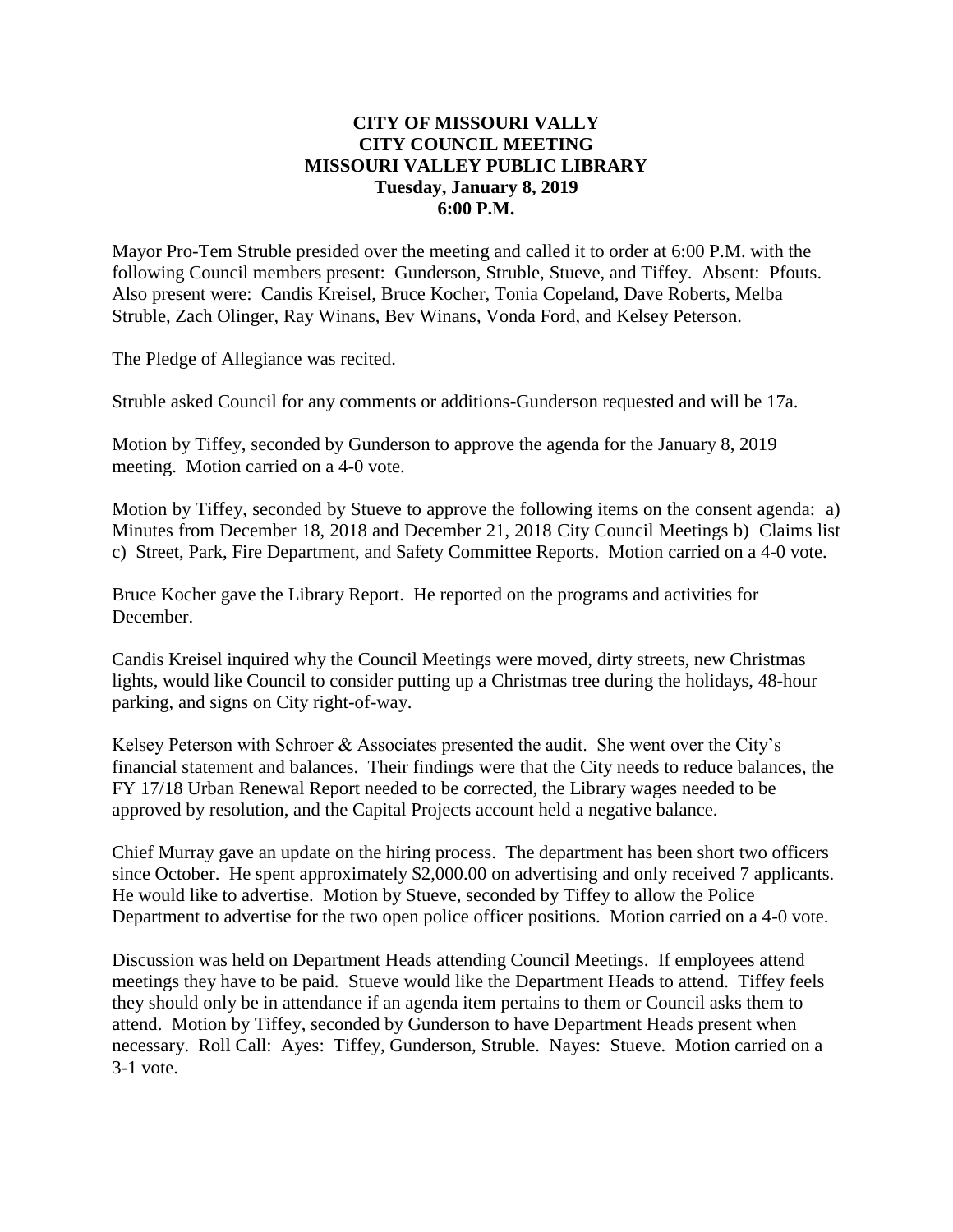Resolution #19-01 was introduced Naming Depositories. Motion by Stueve, seconded by Tiffey. Motion carried on a 4-0 vote.

Resolution #19-02 was introduced Naming Official Newspaper. Motion by Stueve, seconded by Tiffey. Motion carried on a 4-0 vote.

Motion by Stueve, seconded by Tiffey to set a Public Hearing for FY 18/19 Budget Amendment on February 5, 2019 at 6 p.m. Motion carried on a 4-0 vote.

Motion by Stueve, seconded by Gunderson to authorize the Mayor to sign a Memorandum of Understanding between the Iowa Department of Transportation, United States Army Corps of Engineers, City of Missouri Valley, Iowa, and Harrison County, Iowa. Motion carried on a 4-0 vote.

Dave Roberts spoke to Council about the insurance renewal. Flaherty stated she received a proposal from a company that could potentially save the City money. Motion by Stueve, seconded by Tiffey to table the insurance renewal until the Special Council Meeting on Thursday, January 10, 2019. Motion carried on a 4-0 vote.

Flaherty stated there was a water main break on Michigan by the Dog Park. Staff has moved back to City Hall and she thanked the departments for their help. There have been legislative changes to the code and she will have them on the next agenda. The water and sewer ordinances need to be updated and will be on the next agenda. She also reminded Council of the special meeting on Thursday.

Motion by Stueve, seconded by Gunderson to enter into closed session at 7:07 p.m. per Iowa Code 20.17 to discuss Union negotiations and invited Chief Murray to attend. Motion carried on a 4-0 vote.

Motion by Stueve, seconded by Tiffey to return to open session at 7:22 p.m. Motion carried on a 4-0 vote.

Motion by Stueve, seconded by Struble to adjourn at 7:24 p.m. Motion carried on a 4-0 vote.

Sherman Struble, Mayor Pro-Tem

Attest: Jodie Flaherty, City Clerk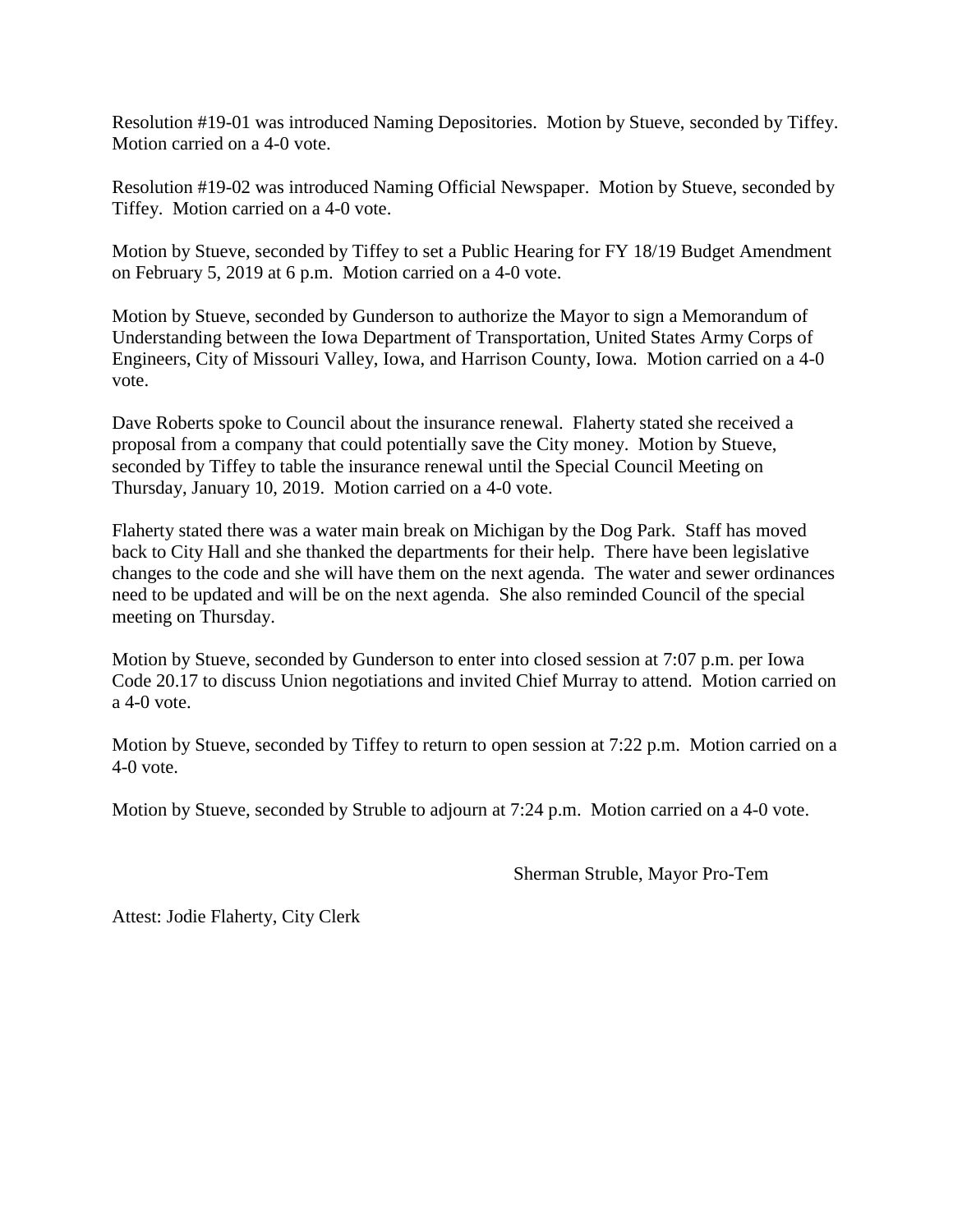## **RESOLUTION 19-01**

## **"RESOLUTION NAMING DEPOSITORIES"**

BE IT RESOLVED by the City Council of Missouri Valley, in Harrison County, Iowa:

 That the City does hereby designate the following named depositories for the City of Missouri Valley for funds in amounts not to exceed the amounts named opposite each of said designated depositories and the City Treasurer is hereby authorized to deposit the City funds in amounts not to exceed in the aggregate the amounts named for said depositories as follows, towit:

| MidStates Bank                | 321 E. Erie    | \$7,000,000.00 |
|-------------------------------|----------------|----------------|
| <b>American National Bank</b> | 306 W. Erie    | \$5,000,000.00 |
| <b>IPAIT</b>                  | Des Moines, IA | \$1,000,000.00 |

Dated this 8th day of January, 2019.

\_\_\_\_\_\_\_\_\_\_\_\_\_\_\_\_\_\_\_\_\_\_\_\_\_\_\_\_\_\_\_\_

# CITY OF MISSOURI VALLEY

\_\_\_\_\_\_\_\_\_\_\_\_\_\_\_\_\_\_\_\_\_\_\_\_\_\_\_\_\_\_ Sherman Struble, Mayor Pro-Tem

ATTEST:

Jodie Flaherty, City Clerk

### **RESOLUTION 19-02**

### **"RESOLUTION NAMING AN OFFICIAL NEWSPAPER"**

**WHEREAS,** there is one newspaper published in the City of Missouri Valley, of which meets the legal requirements for publication of Public Notices as required by the Code of Iowa, that being the Missouri Valley Times-News; and

**WHEREAS,** it is necessary and desirable to designate the above newspaper as Official Newspaper for publication of all City of Missouri Valley Official Notices, Minutes, and other publications as required by State Law, for a specific period of time; and

**WHEREAS,** the term of contract shall be one year beginning January 1, 2019 for publishing all legal proceedings of the City of Missouri Valley, as required by law at the rate set out by the Code of Iowa.

**NOW, THEREFORE, BE IT RESOLVED** by the City of Missouri Valley, Iowa, that the Missouri Valley Times-News be and the same is hereby designated the Official Newspaper